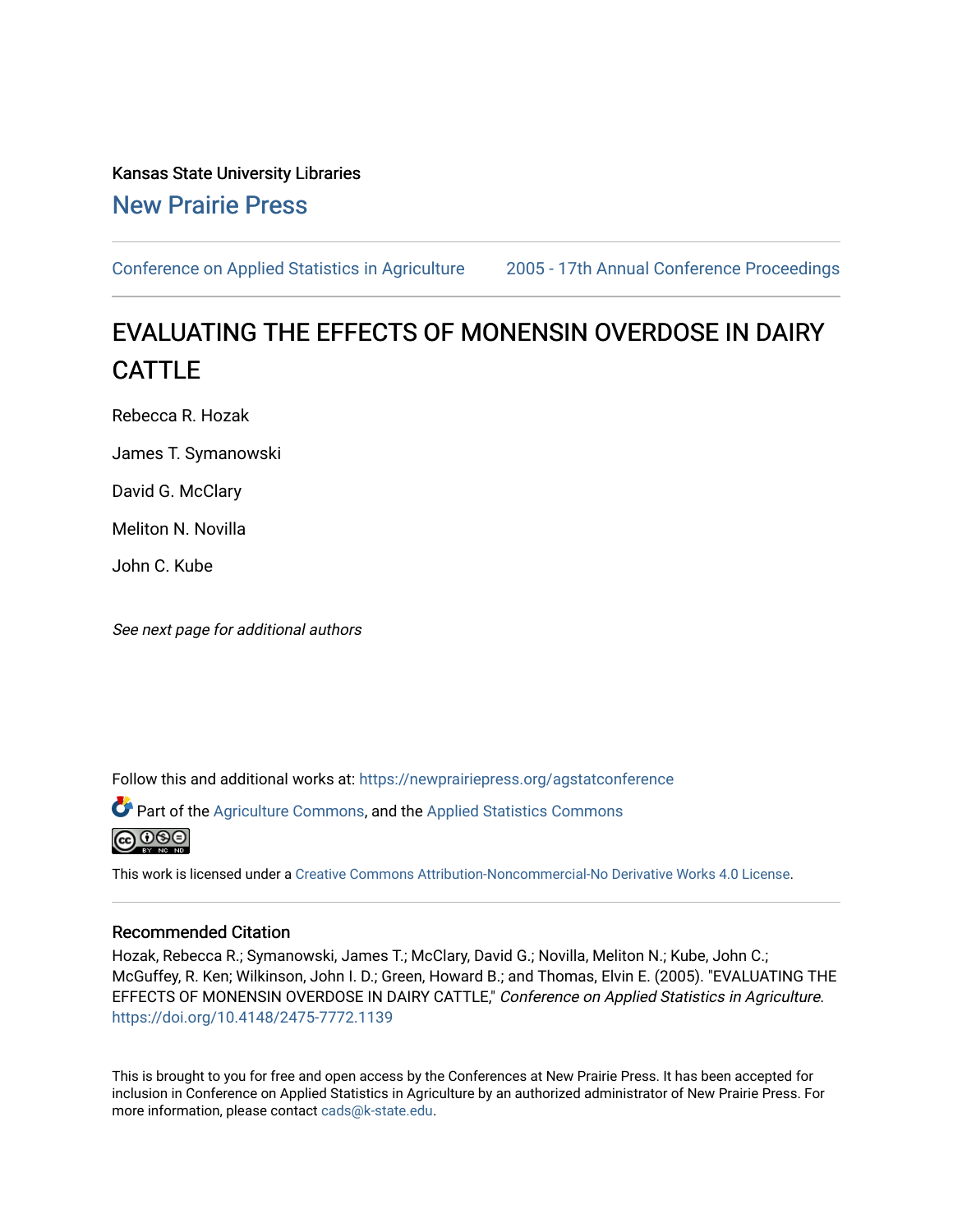#### Author Information

Rebecca R. Hozak, James T. Symanowski, David G. McClary, Meliton N. Novilla, John C. Kube, R. Ken McGuffey, John I. D. Wilkinson, Howard B. Green, and Elvin E. Thomas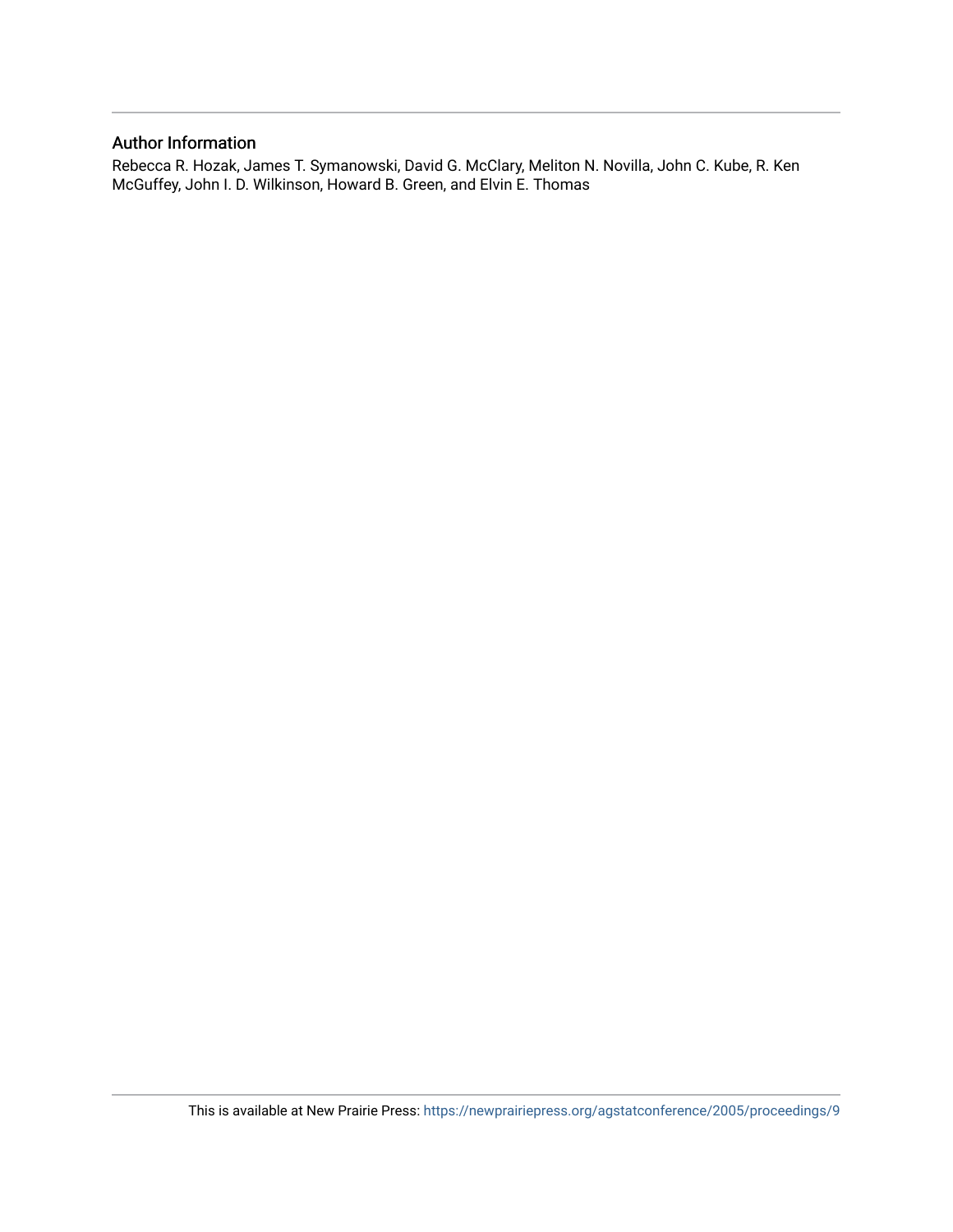## **EVALUATING THE EFFECTS OF MONENSIN OVERDOSE IN DAIRY CATTLE**

Rebecca R. Hozak<sup>1</sup>, James T. Symanowski<sup>1</sup>, David G. McClary<sup>2</sup>, Meliton N. Novilla<sup>2,3</sup>, John C. Kube<sup>2</sup>, R. Ken McGuffey<sup>2,3</sup>, John I. D. Wilkinson<sup>2</sup>, Howard B. Green<sup>2</sup>, Elvin E. Thomas<sup>2</sup>

> *1 Global Statistics and Information Sciences 2 Elanco Animal Health 3 Retired Eli Lilly and Company, 2001 W. Main St., Greenfield, IN 46140*

## **ABSTRACT**

Monensin is approved as a feed additive by the FDA Center for Veterinary Medicine to increase milk production efficiency in lactating dairy cattle. To assess the effects of a gross error in mixing monensin into cattle feed, a 10-fold overdose was given for three consecutive days to naïve cows as well as cows previously dosed with monensin within the label range. Cows were evaluated during the overdose and for a subsequent 4 week observation period. Physiological variables were analyzed, including dry matter intake, body weight, body condition score, and serum chemistry profile. Production variables were analyzed, including milk yield and milk composition. Cows were blocked according to pre-treatment milk output, days in milk, and body condition. Results were analyzed using linear mixed model methodology with a baseline covariate. The study provided information for the veterinarian and the dairy farmer for determining whether an overdose may have occurred, for assessing the prognosis, and for deciding whether to continue feeding monensin immediately following an overdose.

## **1. INTRODUCTION**

The overdose study was designed to examine the effects of a monensin overdose which might occur on a farm. Since monensin is provided to dairy cattle in their feed, an overdose could result from a mixing error. One of the goals of the study was to determine what signs the veterinarian and the farmer should expect if an overdose does occur. If there was another cause for health problems in a herd, this information could also help to rule out an overdose, and enable the veterinarians and farmers to identify the true problem more quickly. A second goal was to determine whether there was any difference in the recovery from an overdose between animals previously acclimated to monensin and naïve animals. Another goal was to assess whether it is better, after an overdose, to continue feeding the cows monensin (at the intended dose) or feed them unmedicated feed, and to determine if that answer depends on whether the animal was on monensin prior to the overdose.

## **2. STUDY DESIGN**

The overdose study was conducted at the Elanco facilities in Greenfield, Indiana. The study included 22 multiparous cows in the second, third, or fourth lactation. Animals in the study were previously on an inclusion study to test for effects of sudden inclusion of monensin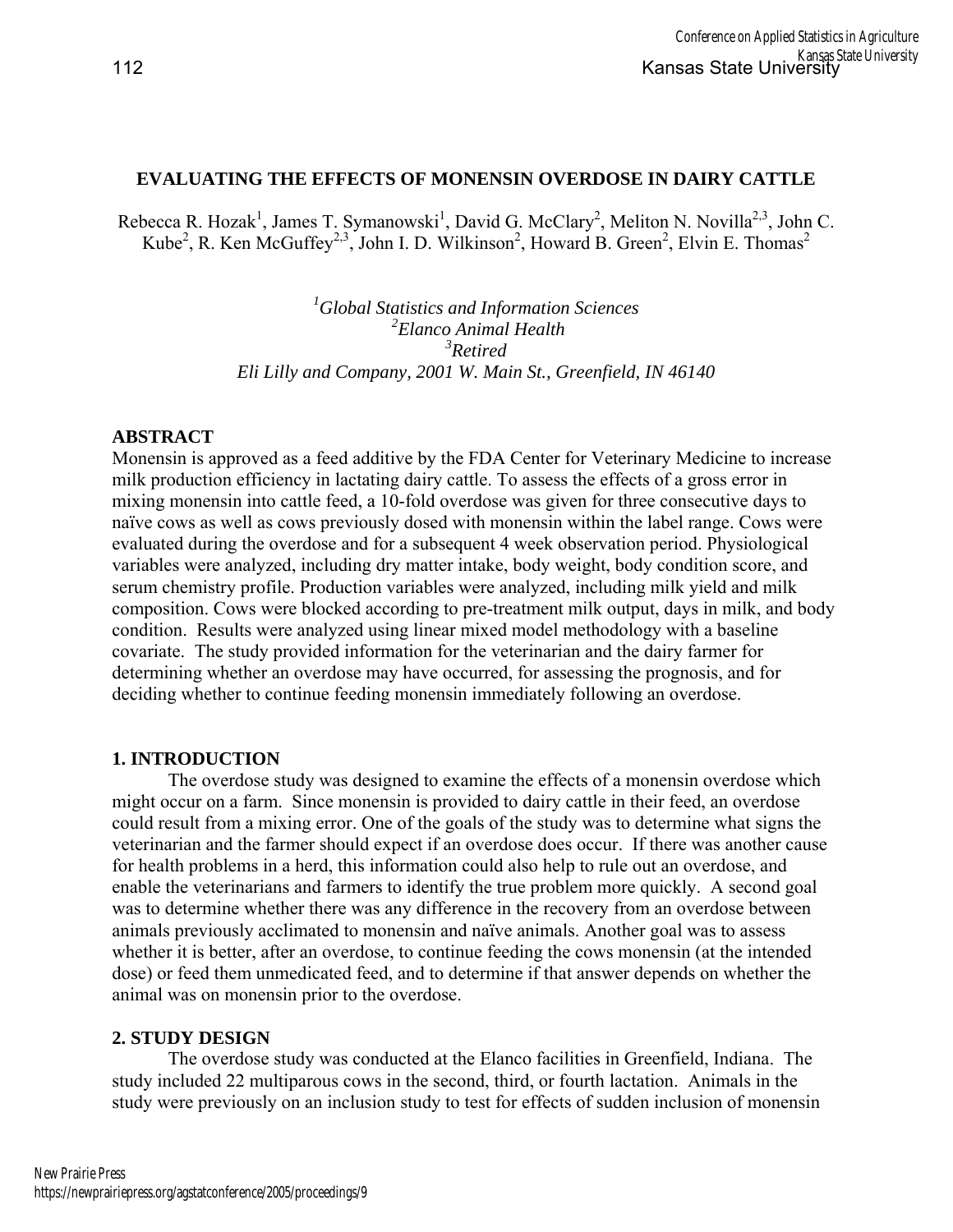into diets during lactation. During the inclusion study, half of the animals were fed monensin at 24 ppm (the high end of the approved dose range) and the other half received no monensin. By scheduling the overdose study immediately follow the inclusion study, the effects of an overdose on cows currently on monensin treatment and also on naïve cows could be determined.

During the overdose, all cows received 240 ppm monensin (a 10-fold overdose of the high end of the approved dose range) in their feed. Following the overdose, half of the cows in each of the inclusion dose groups were given 24 ppm monensin and half were given no monensin. This allocation resulted in a factorial treatment design (Table 1) with the two levels of Inclusion Dose (0 and 24 ppm) crossed with the two levels of Recovery Dose (0 and 24 ppm).

A randomized complete block design was used, with blocking based on milk yield, days in milk (number of days into the lactation), and body condition score, at the beginning of the inclusion study. There were 5 complete blocks in which each of the Inclusion Dose by Recovery Dose combinations was represented, and one block with only two cows and two of the combinations represented. The cows were grouped into blocks such that all cows within a block had relatively similar levels for all of these variables, with milk yield handled as the most important of these factors.

## **3. DATA COLLECTED**

Physiological and production variables were collected for analyses. The measurements were taken at various frequencies. Dry Matter Intake was measured daily. Body Condition Score, Body Weight, and Blood Chemistry were each measured at several specific timepoints throughout the study. Milk yield was measured daily, and milk composition was assessed 3 times per week. Only a subset of the data is presented here.

## **4. DATA ANALYSIS AND RESULTS**

The study was divided into three phases for analysis. The first phase was the Overdose, which lasted for 3 days. The second phase was the Acute Recovery phase, defined as the 4 days following the overdose, and the third phase was the Chronic Recovery phase, defined as the subsequent 3-week period.

## **4.1 Overdose**

During the three-day Overdose phase, all cows received the same dosage of monensin. The treatment difference analyzed for this phase was that half of the cows were previously dosed with monensin and half of the cows were unexposed. Therefore, the treatment effect that was being assessed during the Overdose phase was a treatment applied prior to the overdose.

The statistical model for the Overdose phase is given in Equation 1. A linear mixed model analysis was performed using SAS® Proc Mixed. Baseline values, collected for the variables during the week prior to the overdose, were used as covariates. The covariate and the dose (0 or 24 ppm monensin) given in the inclusion study were fixed effects in all models. The effects involving day (Day and the Dose\*Day interaction) were included for those variables measured at multiple timepoints during the Overdose phase. Random effects included Block, Inclusion Dose by Block Interaction (since there were two cows per treatment group per complete block during the Overdose phase), and for those variables measured at multiple timepoints, Cow(Block). Standard normality assumptions were made regarding all random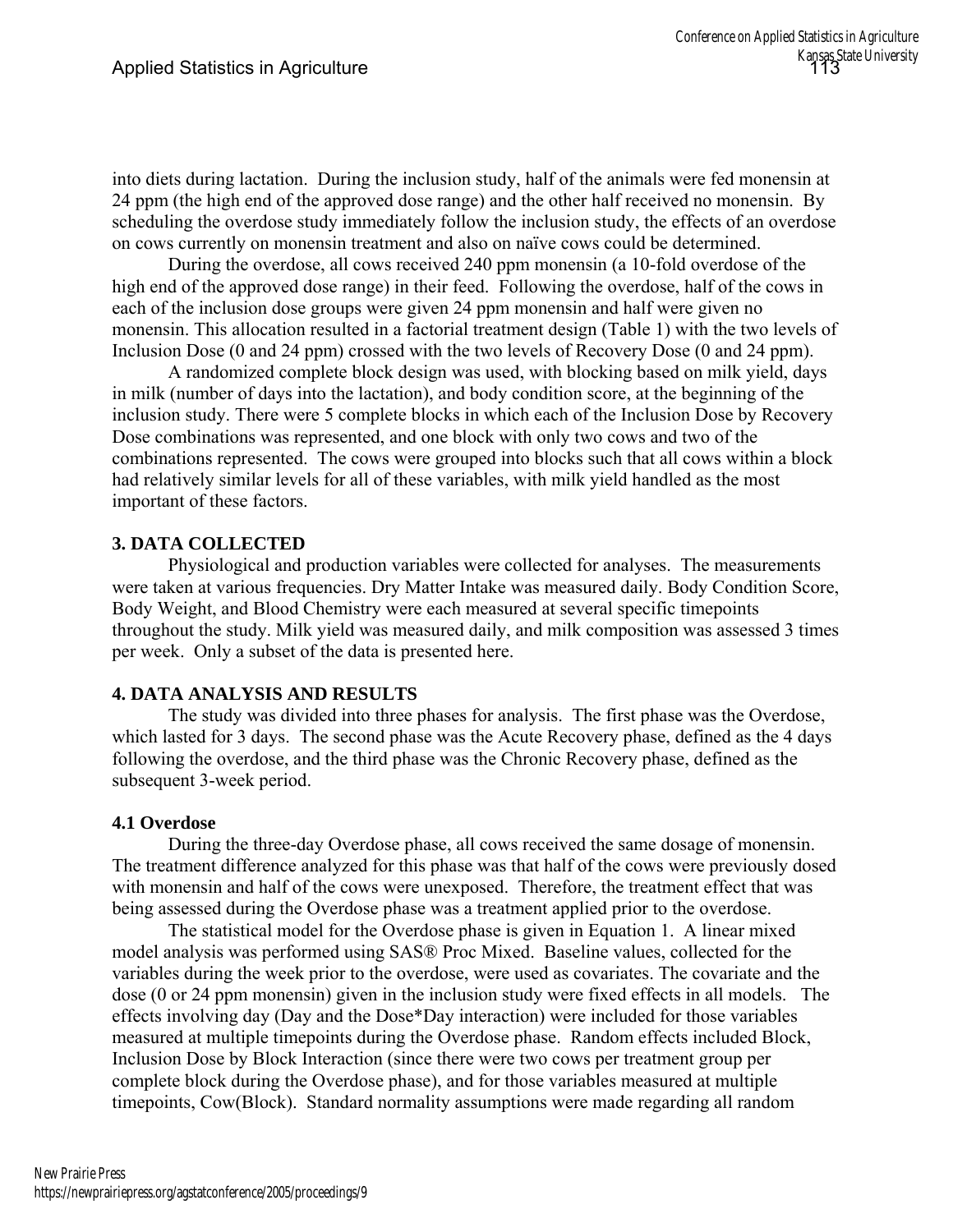effects. Specifically, the levels of each random effect are independent identically-distributed normal random variables with a zero mean, and each random effect is independent of the others. The random effects created a compound symmetry covariance structure for analysis of variables measured at multiple timepoints. Because the error terms were linear combinations of variance components, the denominator degrees of freedom were calculated using the Satterthwaite approximation (1).

$$
Y_{ijkl} = \mu + \lambda (X_i - \overline{X}) + \alpha_j + \delta_k + \alpha \delta_{jk} + B_l + \alpha B_{jl} + c_i (B_l) + \varepsilon_{ijkl}
$$
 (1)

 $Y_{ijkl}$  = response value

#### **Fixed effects**

- $\mu$  overall mean
- $\lambda$  Baseline coefficient ( $X_i$  = baseline measurement)
- $\alpha_i$  Inclusion Dose
- $\delta_k$  Day
- $\alpha\delta_{ik}$  Inclusion Dose\*Day

#### **Random effects**

*Bl* Block  $\alpha B_{ij}$  Inclusion Dose\*Block  $c_i(B_i)$  Cow(Block)  $\varepsilon_{ijkl}$  Residual Error

An alpha level of 0.05 was used for all statistical tests. The 0 and 24 ppm monensin Inclusion Dose treatment groups were compared across the entire Overdose phase. For variables where multiple measurements were collected during the phase, the Day and Dose by Day interaction were assessed over the entire phase. Additionally, for those variables where multiple measurements were collected, linear contrasts comparing doses were presented at each timepoint, regardless of overall significant differences. For example,

$$
H_{\circ}: \mu_{At} - \mu_{Bt} = 0
$$
 vs.  $H_{A}: \mu_{At} - \mu_{Bt} \neq 0$  (2)

where  $t$ =indicates a given timepoint, A and B indicate Inclusion Dose treatment groups, and  $\mu$  is the cell mean for the indicated treatment group and time. Although numerous response variables were analyzed and several tests calculated for most of the variables, no multiple comparison adjustments were used, since this was a safety study and it was important to identify all possible effects.

The baseline covariate was included in the model to adjust for between-animal variation. Additionally, since animals were previously on different treatments, there were substantial pre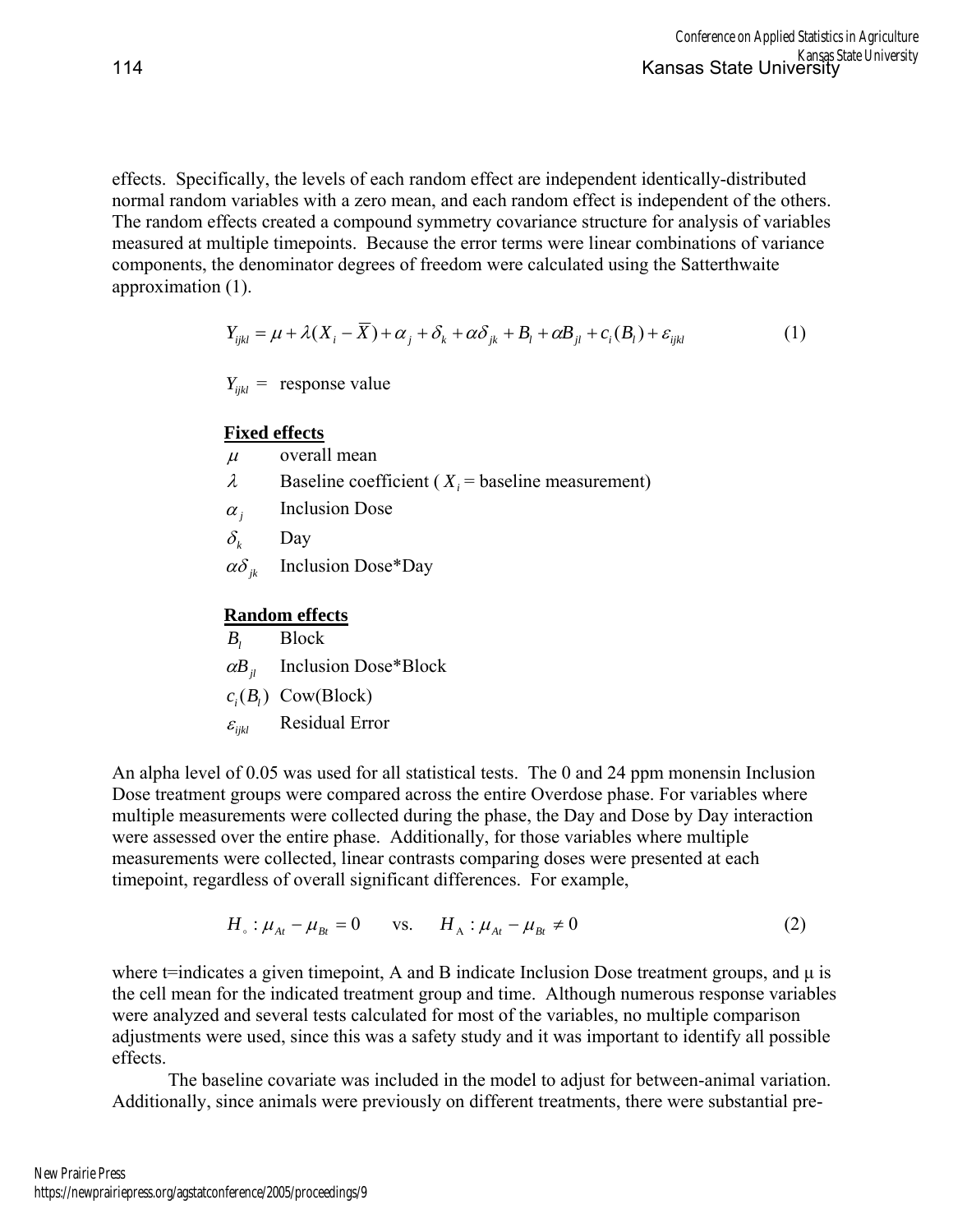existing differences between treatment groups in some of the variables to be measured. Normally, one would collect the covariate measurements prior to administering treatment. However, in this study, the interest was in assessing the differential *change* following an overdose between cows previously treated with monensin and cows which were unexposed. That is, the goal was to determine how the response variables changed for one group of cows following the overdose, compared to the other group of cows.

The daily dry matter intake (DMI) raw means are shown in Figure 1, plotted by the Inclusion Dose over the entire study, beginning with the baseline period. The Overdose phase is bracketed by vertical lines. This graph demonstrates the first sign of the overdose, which was a dramatic decrease in feed intake within 24 hours. The feed intake continued to decrease during the three day Overdose phase. The animals in the 0 ppm Inclusion Dose group had slightly higher DMI before the overdose, but were more severely impacted by the overdose, with their intake dropping below that of the 24 ppm Inclusion Dose group animals.

The statistical analysis of the DMI for the Overdose phase is shown in Table 2. The overall effect from the Inclusion Dose was significant (P=0.008), as was the effect of Day (P<0.001). The baseline-adjusted least squares means show that the immediate drop in DMI was less severe for cows previously acclimated to monensin (P=0.003 and 0.012 for Day 1 and Day 2, respectively). However, by Day 3 of the overdose, DMI values were not different between the two groups  $(P=0.692)$ .

# **4.2 Recovery**

The data from the Acute Recovery phase (the four days following the overdose) and the Chronic Recovery phase (the subsequent three weeks) were analyzed separately. The analyses for Acute Recovery used daily response values, whereas the analyses for Chronic Recovery used weekly averages.

The analyses for both Recovery phases implemented the same statistical model, shown in Equation 3. Fixed effects included a baseline covariate, Inclusion Dose, Recovery Dose, and the interaction. For those variables measured at multiple timepoints, the effect for time (either Day or Week) and the related interactions were also included. Random effects were Block, and for those variables measured at multiple timepoints, Cow(Block). There were no interaction terms for the Dose effects with Block since there was only one cow per treatment combination in each block during Recovery. Standard normality assumptions were made regarding all random effects. Specifically, the levels of each random effect are independent identically-distributed normal random variables with a zero mean, and each random effect is independent of the others. The random effects created a compound symmetry covariance structure for analysis of variables measured at multiple timepoints. Because the error terms were linear combinations of variance components, the denominator degrees of freedom were calculated using the Satterthwaite approximation (1).

$$
Y_{ijklm} = \mu + \lambda (X_i - \overline{X}) + \alpha_j + \beta_k + \alpha \beta_{jk} + \tau_l + \alpha \tau_{jl} + \beta \tau_{kl} + \alpha \beta \tau_{jkl} + B_m + c_i (B_m) + \varepsilon_{ijklm} \tag{3}
$$

= response value *Yijklm*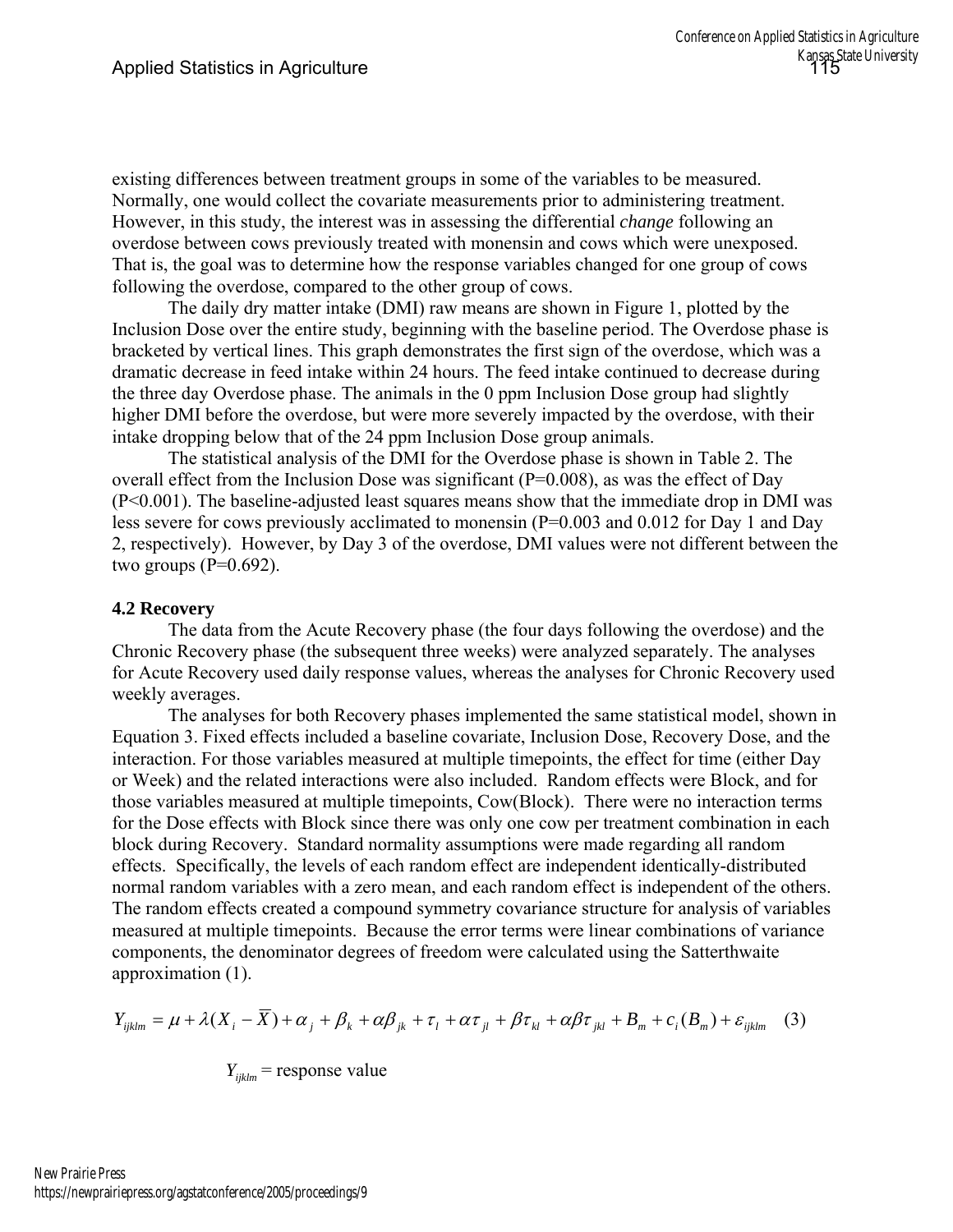## **Fixed effects**

- $\mu$  overall mean
- $\lambda$  Baseline coefficient ( $X_i$  = baseline measurement)
- $\alpha_i$  Inclusion Dose
- $\beta_k$  Recovery Dose
- αβ *jk* Inclusion Dose\*Recovery Dose
- $\tau$ <sup>*l*</sup> Time
- $\alpha \tau_{ii}$  Inclusion Dose\*Time
- $\beta \tau_{\mu}$  Recovery Dose\*Time
- αβτ *jkl* Inclusion Dose\*Recovery Dose\*Time

# **Random effects**

*Bm* Block  $c_i(B_m)$  Cow(Block)  $\varepsilon$ <sub>iiklm</sub> residual error

An alpha level of 0.05 was used for all statistical tests. The dose effects were analyzed across each phase. For variables where multiple measurements were collected, the Time and Dose by Time interaction effects were assessed across the phase. Linear contrasts comparing dose main effects and interactions were also tested at each timepoint, for those variables. For example,

Inclusion Dose Effect  $H_{\circ}$ :  $\overline{\mu}_{A_{\bullet\bullet\bullet}} - \overline{\mu}_{B_{\bullet\bullet\bullet}} = 0$  vs.  $H_{\wedge}$ :  $\overline{\mu}_{A_{\bullet\bullet\bullet}} - \overline{\mu}_{B_{\bullet\bullet\bullet}} \neq 0$  (4)

$$
\text{Recovery Dose Effect} \qquad H_{\circ} : \overline{\mu}_{\bullet At} - \overline{\mu}_{\bullet Bt} = 0 \qquad \text{vs.} \qquad H_{\text{A}} : \overline{\mu}_{\bullet At} - \overline{\mu}_{\bullet Bt} \neq 0 \tag{5}
$$

Inclusion by Recovery Dose Effect

$$
H_{\circ} : (\mu_{AAt} - \mu_{BAt}) - (\mu_{ABt} - \mu_{BBt}) = 0 \quad \text{vs.}
$$
  
\n
$$
H_{A} : (\mu_{AAt} - \mu_{BAt}) - (\mu_{ABt} - \mu_{BBt}) \neq 0
$$
\n(6)

where t=indicates a given timepoint, A and B indicate treatment groups for the Inclusion Dose [in the first subscript position] or for the Recovery Dose [in the second subscript position], and  $\mu$  is the cell mean and  $\bar{\mu}$  is the marginal mean for the indicated treatment group and time.

For DMI during the Acute Recovery phase, no interaction was detected in the overall tests (p-values ≥0.263, Table 3). However, the Inclusion Dose and Day were both significant (pvalues  $\leq 0.001$ ) and there was weak evidence (P=0.109) for a Recovery Dose effect. Contrasts for individual days showed that the Inclusion Dose effect was significant (p-values  $\leq 0.001$ ) for all four days. The least squares means showed that the baseline-adjusted DMI for the monensin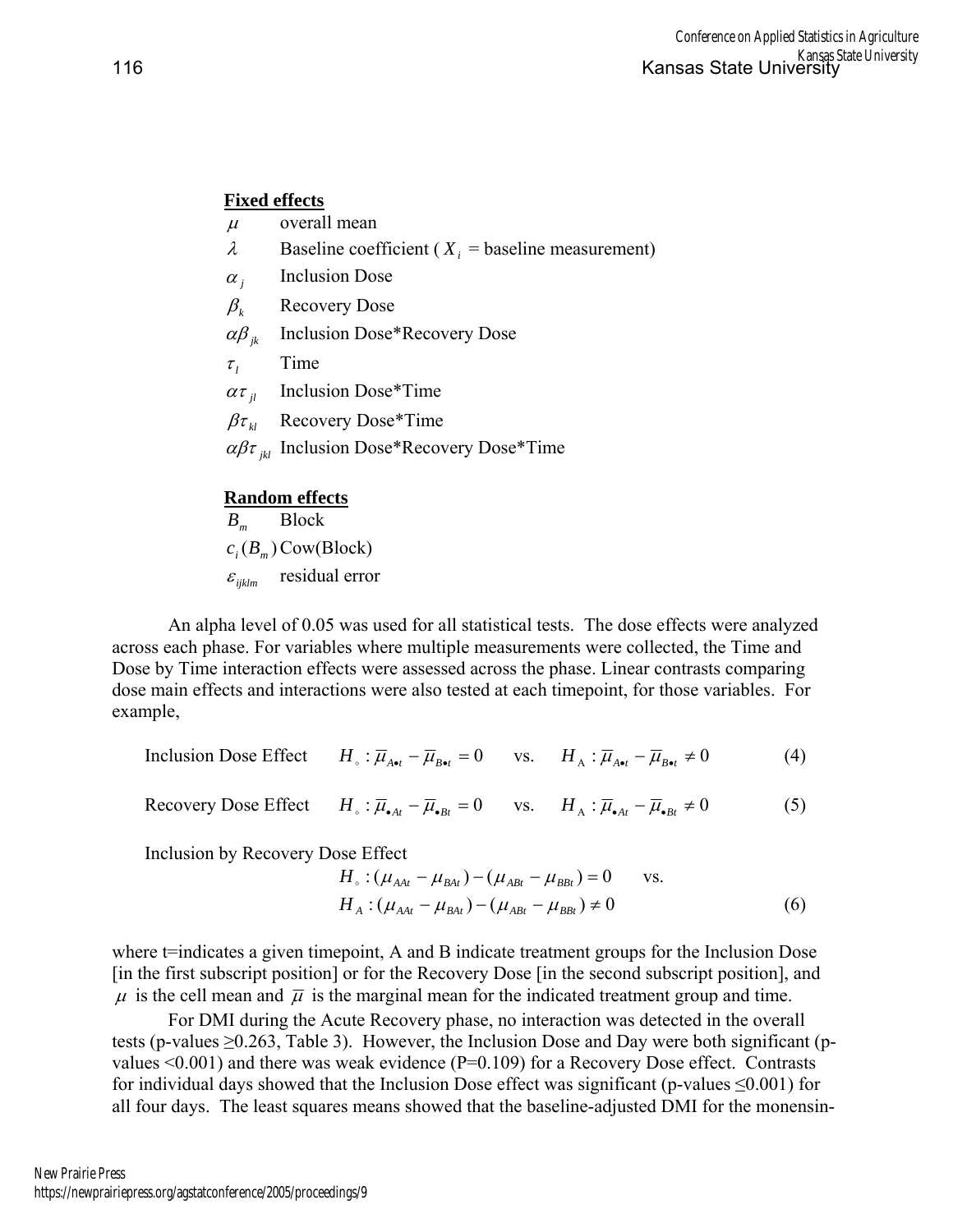acclimated cows (24 ppm Inclusion Dose) continued to be higher than those of the naïve cows throughout the Acute Recovery phase. The Recovery Dose effect was not significant in the daily contrasts (p-values  $\geq 0.077$ ).

For DMI during the Chronic Recovery phase, there were no significant interactions in the overall tests (p-values  $\geq 0.349$ , Table 4). The Inclusion Dose effect and the Week effect were significant ( $P=0.009$  and  $P=0.028$ , respectively), but the Recovery dose had little impact (P=0.727). Contrasts indicate Inclusion Dose differences exist by week during Weeks 2 and 3 Relative to Overdose ( $P=0.012$  and  $P=0.015$ , respectively). As shown by the least squares means for the Inclusion Dose, the cows previously acclimated to monensin had higher baseline-adjusted DMI than naïve cows.

As with DMI, the Recovery Dose had little impact on most response variables tested. However, in a few cases such as the milk fat percent during the Acute Recovery phase, the Recovery Dose effect was significant (P=0.030, Table 5). Although the milk fat percent dropped following the overdose, the cows which were fed monensin after the overdose had less of a drop than those cows which were fed unmedicated feed. Additionally, the cows which were acclimated to monensin before the overdose had higher baseline-adjusted milk fat percent than naïve animals (P=0.011).

# **5. SUMMARY**

The first alteration observed following the monensin overdose in lactating dairy cows was a reduction in dry matter intake by over 25% the first day. By the third day of the overdose, the cows were eating only approximately half of their pre-overdose feed amounts. Such a dramatic reduction in feed intake would indicate to a veterinarian or farmer that an overdose may have occurred.

Cows previously acclimated to monensin did not have as dramatic or rapid a decrease in dry matter intake during the overdose as did the naïve cows. The monensin-acclimated cows also recovered from the overdose more quickly. Similarly, monensin-acclimated cows experienced lesser effects from the overdose for many of the other physiological and production variables tested. Feeding the cows 0 vs 24 ppm monensin following the overdose had little impact on dry matter intake or most of the other response variables analyzed.

## **6. ACKNOWLEDGMENTS**

 The authors thank Rob Dennison for transferring the statistical results into tables and Andy Sponsler for generating the graph in Figure 1. We also thank Wherly Hoffman, Dan Mowrey, Alan Zimmermann, and the reviewer for helpful comments on the manuscript.

## **7. REFERENCE**

1. Satterthwaite, F.E. 1946. An Approximate Distribution of Estimates of Variance Components, *Biometrics Bulletin*, 2, 110-114.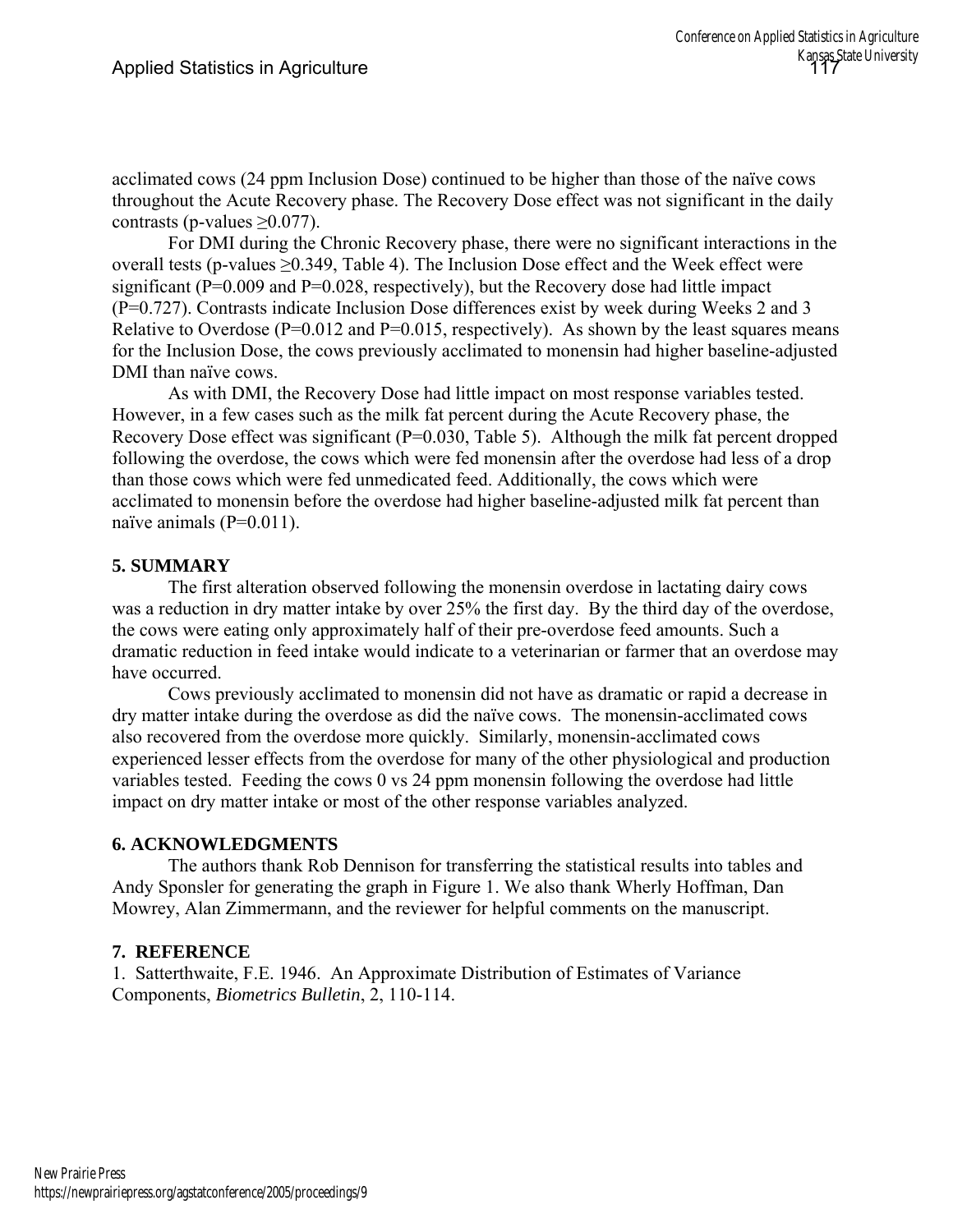|           | Monensin Dose (ppm) in Feed |          |           |  |  |
|-----------|-----------------------------|----------|-----------|--|--|
| Inclusion | Overdose                    | Recovery | Number of |  |  |
| 28 days   | 3 days                      | 25 days  | Cows      |  |  |
|           | 240                         |          |           |  |  |
|           | 240                         | 24       |           |  |  |
| 24        | 240                         |          |           |  |  |
|           | 240                         |          |           |  |  |

|  | <b>Table 1. Treatment Design</b> |
|--|----------------------------------|
|--|----------------------------------|

**Figure 1. Daily Dry Matter Intake Raw Means by Inclusion Dose Group**  $\frac{28}{1}$ 

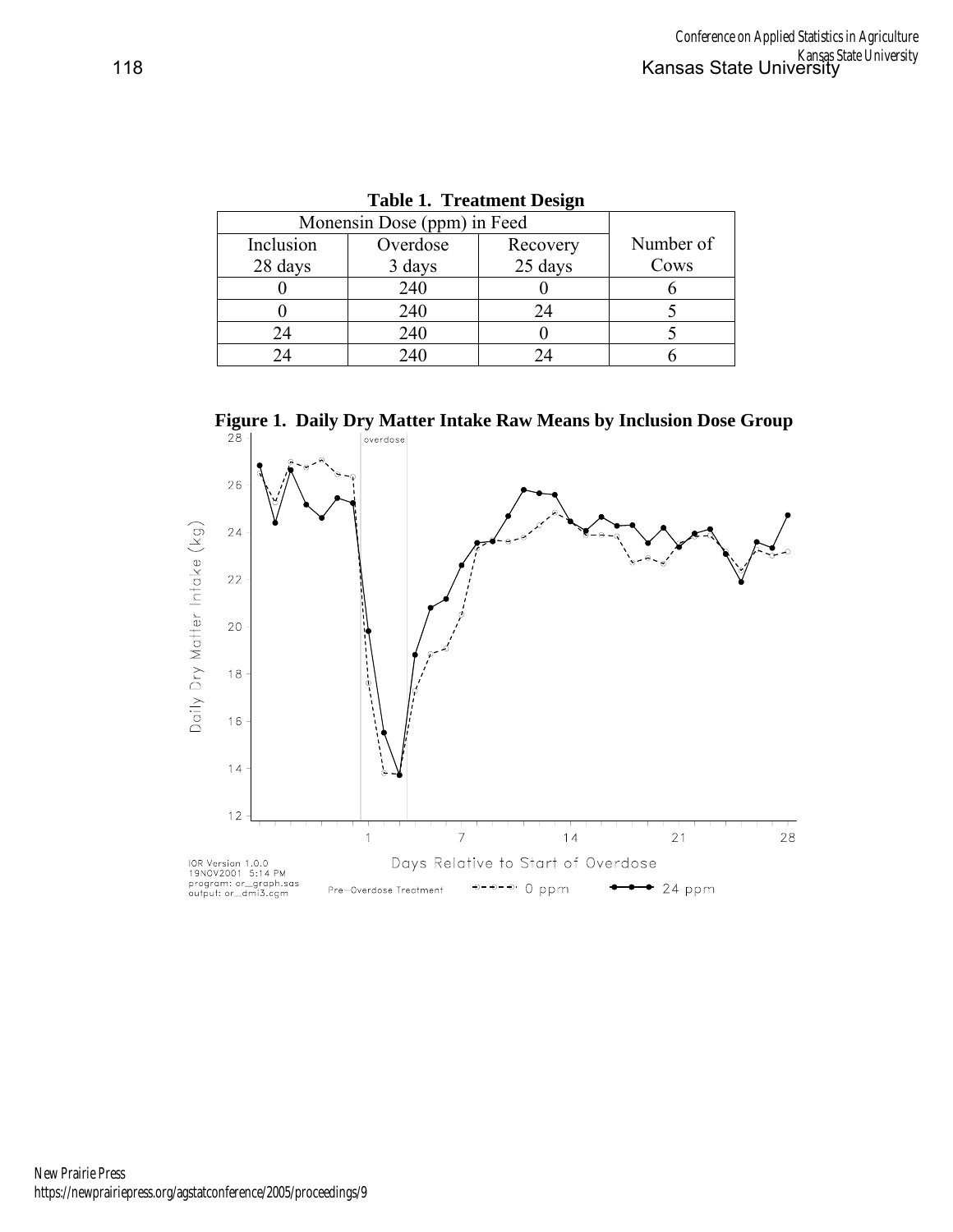| <b>Inclusion</b> |             |                 |       | Day Relative to          |       |         |
|------------------|-------------|-----------------|-------|--------------------------|-------|---------|
| <b>Dose</b>      |             |                 |       | <b>Start of Overdose</b> |       |         |
| ppm              | <b>Stat</b> | <b>Baseline</b> | 1     | 2                        | 3     | Average |
| $\boldsymbol{0}$ | LSMean      | 26.5            | 17.3  | 13.6                     | 13.5  | 14.8    |
| 24               | LSMean      | 25.5            | 20.1  | 15.8                     | 13.9  | 16.6    |
|                  | P-value     |                 | 0.003 | 0.012                    | 0.692 |         |
| <b>Source</b>    |             | <b>P-value</b>  |       |                          |       |         |
| Dose             |             | 0.008           |       |                          |       |         |
| Day              |             | < 0.001         |       |                          |       |         |
| Dose * Day       |             | 0.108           |       |                          |       |         |

## **Table 2. Daily Dry Matter Intake (kg/day) Analysis Overdose Phase**

Dose indicates the Inclusion Dose.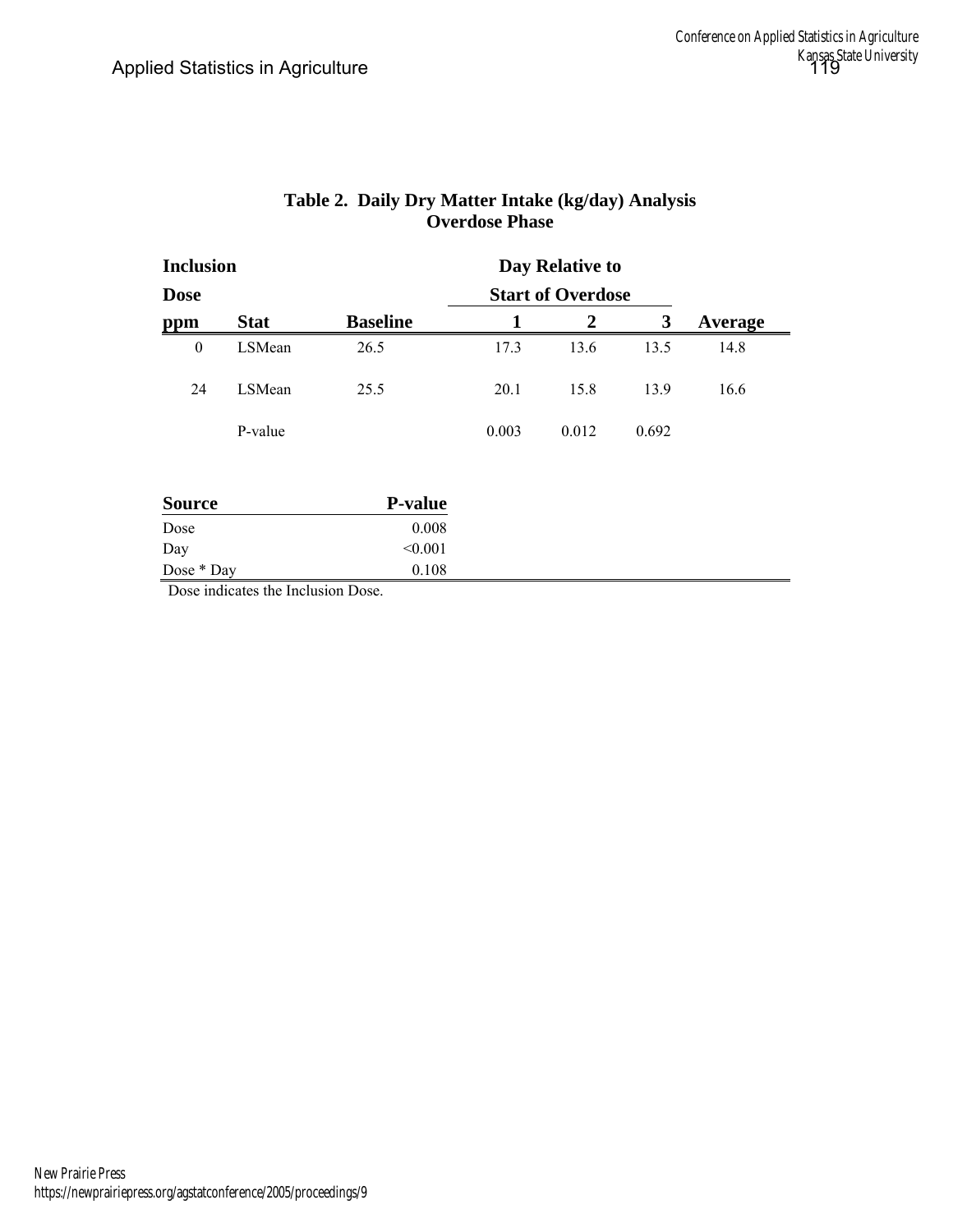|          | <b>IDose RDose</b> |                     |                 | Day Relative to Start of Overdose |         |         |         |         |
|----------|--------------------|---------------------|-----------------|-----------------------------------|---------|---------|---------|---------|
| ppm      | ppm                | <b>Stat</b>         | <b>Baseline</b> | $\overline{\mathbf{4}}$           | 5       | 6       | 7       | Average |
| $\theta$ | $\theta$           | LSMean              | 26.3            | 16.8                              | 18.7    | 18.7    | 20.4    | 18.7    |
| $\theta$ | 24                 | LSMean              | 26.7            | 17.0                              | 18.3    | 18.7    | 19.8    | 18.4    |
| 24       | $\mathbf{0}$       | LSMean              | 25.2            | 19.6                              | 21.8    | 22.8    | 23.2    | 21.8    |
| 24       | 24                 | LSMean              | 25.7            | 18.9                              | 20.6    | 20.4    | 22.8    | 20.7    |
|          |                    | Main Effects        |                 |                                   |         |         |         |         |
| $\theta$ |                    | LSMean              | 26.5            | 16.9                              | 18.5    | 18.7    | 20.1    | 18.5    |
| 24       |                    | LSMean              | 25.5            | 19.2                              | 21.2    | 21.6    | 23.0    | 21.2    |
|          |                    |                     |                 |                                   |         |         |         |         |
|          | $\theta$           | LSMean              | 25.8            | 18.2                              | 20.2    | 20.7    | 21.8    | 20.3    |
|          | 24                 | LSMean              | 26.2            | 17.9                              | 19.4    | 19.5    | 21.3    | 19.5    |
|          |                    | Idose P-value       |                 | 0.001                             | < 0.001 | < 0.001 | < 0.001 |         |
|          |                    | Rdose P-value       |                 | 0.691                             | 0.252   | 0.077   | 0.435   |         |
|          |                    | IDose*Rdose P-value |                 | 0.535                             | 0.582   | 0.089   | 0.939   |         |
|          |                    |                     |                 |                                   |         |         |         |         |

## **Table 3. Daily Dry Matter Intake (kg/day) Analysis Acute Recovery Phase**

#### **Analysis of Variance P-value**

| <b>IDose</b>        | < 0.001 |  |
|---------------------|---------|--|
| <b>RD</b> ose       | 0.109   |  |
| Day                 | < 0.001 |  |
| IDose * RDose       | 0.263   |  |
| IDose $*$ Day       | 0.909   |  |
| RDose * Day         | 0.735   |  |
| IDose * RDose * Day | 0.574   |  |

IDose indicates Inclusion Dose.

RDose indicates Recovery Dose.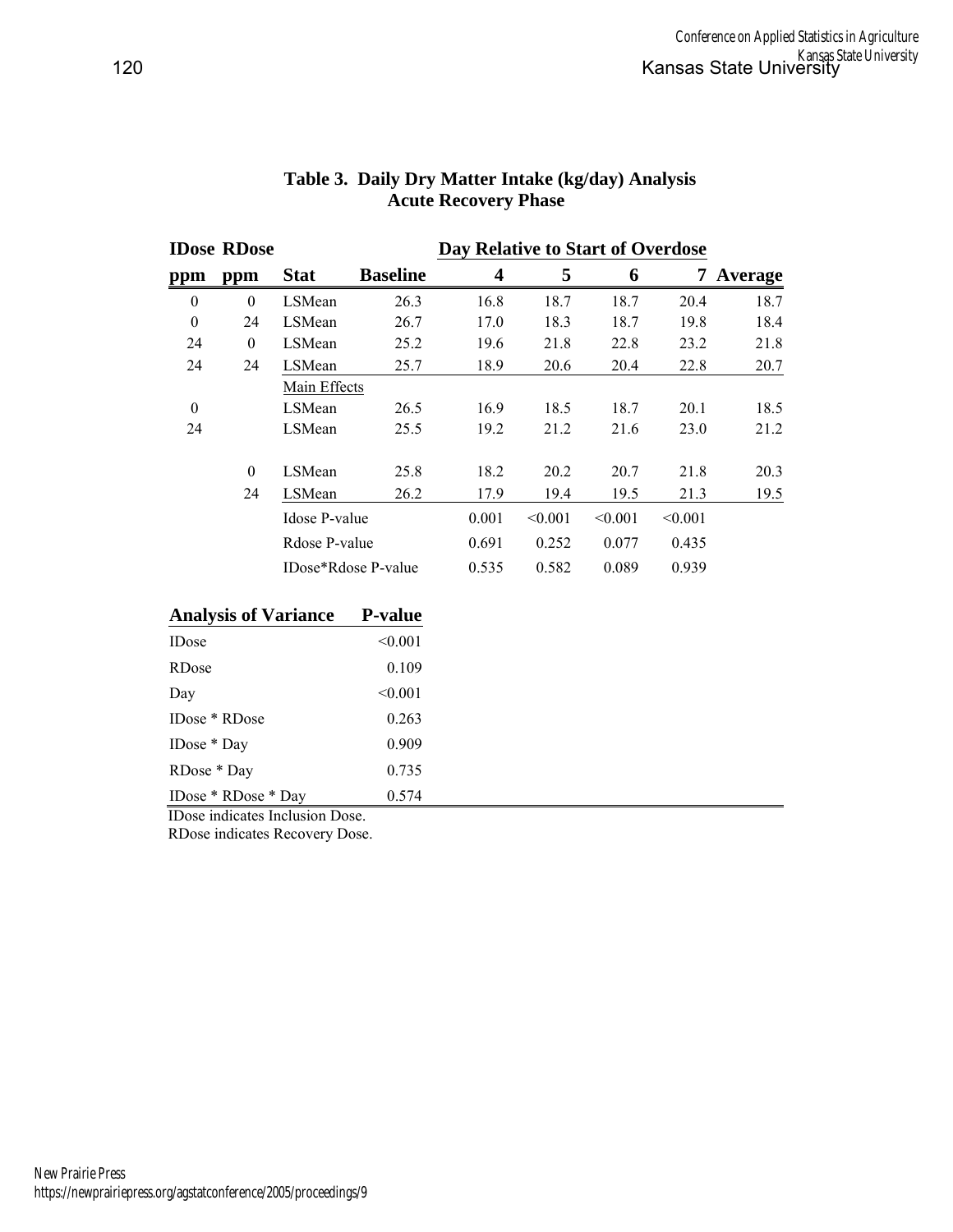|                  |                      |                             |                 |                  | to                       |       |           |
|------------------|----------------------|-----------------------------|-----------------|------------------|--------------------------|-------|-----------|
|                  | <b>IDose RDose</b>   |                             |                 |                  | <b>Start of Overdose</b> |       |           |
| ppm              | ppm                  | <b>Stat</b>                 | <b>Baseline</b> | $\boldsymbol{2}$ | $\mathbf{3}$             |       | 4 Average |
| $\boldsymbol{0}$ | $\theta$             | LSMean                      | 26.3            | 23.6             | 22.6                     | 22.4  | 22.9      |
| $\boldsymbol{0}$ | 24                   | LSMean                      | 26.7            | 23.4             | 23.1                     | 23.1  | 23.2      |
| 24               | $\overline{0}$       | LSMean                      | 25.2            | 25.4             | 25.0                     | 24.4  | 24.9      |
| 24               | 24                   | LSMean                      | 25.7            | 25.0             | 24.1                     | 23.6  | 24.3      |
|                  |                      | Main Effects                |                 |                  |                          |       |           |
| $\theta$         |                      | LSMean                      | 26.5            | 23.5             | 22.8                     | 22.7  | 23.0      |
| 24               |                      | LSMean                      | 25.5            | 25.2             | 24.5                     | 24.0  | 24.6      |
|                  |                      |                             |                 |                  |                          |       |           |
|                  | $\theta$             | LSMean                      | 25.8            | 24.5             | 23.8                     | 23.4  | 23.9      |
|                  | 24                   | LSMean                      | 26.2            | 24.2             | 23.6                     | 23.3  | 23.7      |
|                  |                      | Idose P-value               |                 | 0.012            | 0.015                    | 0.062 |           |
|                  |                      | Rdose P-value               |                 | 0.617            | 0.815                    | 0.936 |           |
|                  |                      | IDose*Rdose P-value         |                 | 0.912            | 0.292                    | 0.293 |           |
|                  |                      |                             |                 |                  |                          |       |           |
|                  |                      | <b>Analysis of Variance</b> | P-value         |                  |                          |       |           |
| <b>IDose</b>     |                      |                             | 0.009           |                  |                          |       |           |
| RDose            |                      |                             | 0.727           |                  |                          |       |           |
| Week             |                      |                             | 0.028           |                  |                          |       |           |
|                  | IDose * RDose        |                             | 0.349           |                  |                          |       |           |
|                  | IDose * Week         |                             | 0.768           |                  |                          |       |           |
|                  | RDose * Week         |                             | 0.927           |                  |                          |       |           |
|                  | IDose * RDose * Week |                             | 0.607           |                  |                          |       |           |
|                  |                      |                             |                 |                  |                          |       |           |

# **Table 4. Daily Dry Matter Intake (kg/day) Analysis Chronic Recovery Phase**

**Week Relative** 

IDose indicates Inclusion Dose.

RDose indicates Recovery Dose.